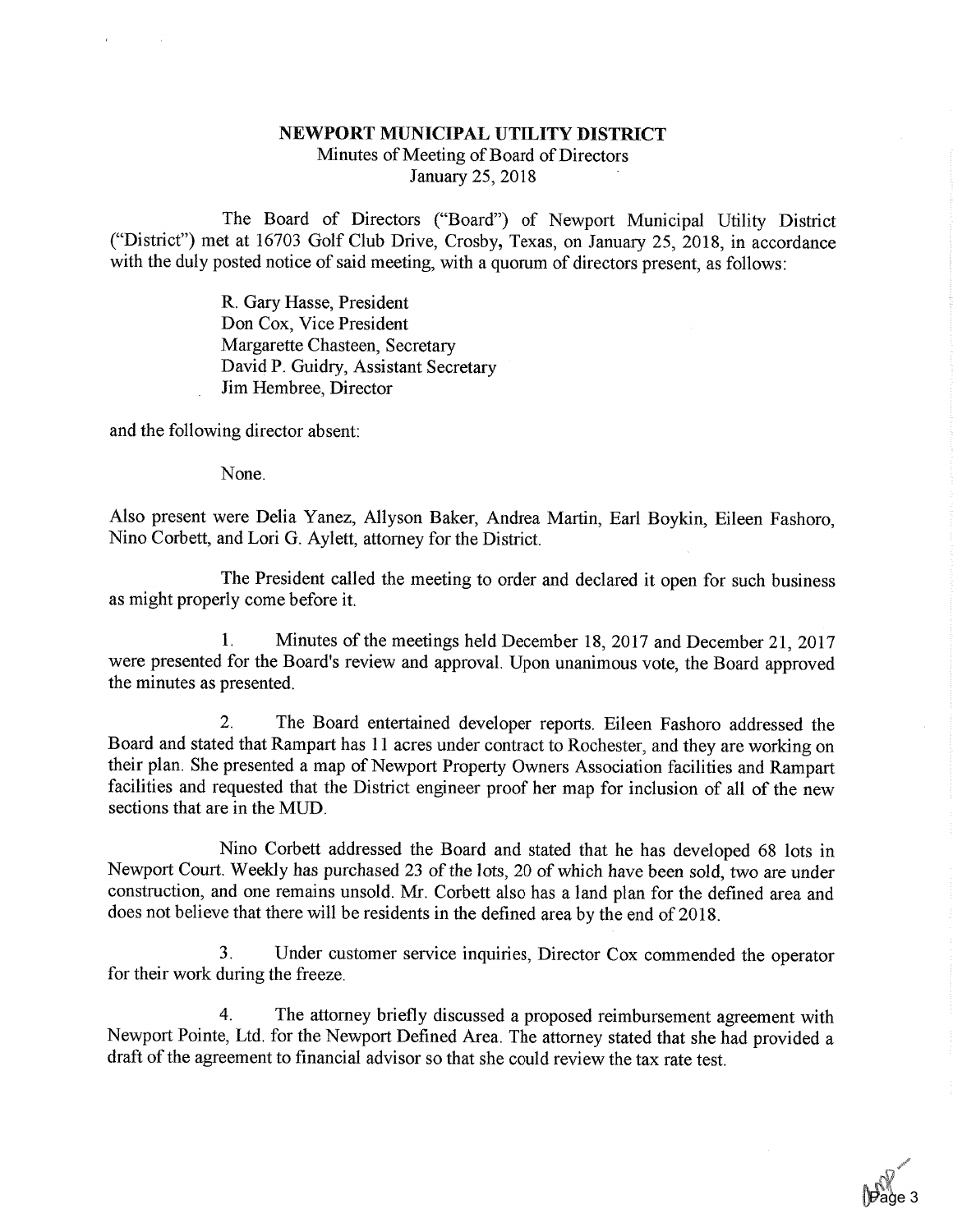5. The attorney asked the Board to defer consideration of the conveyance of land from Newport Seven Land to the District to the next meeting. Representatives of Newport Seven Land plan to be in attendance.

6. The Board considered the annual CPI adjustment to the groundwater contracts. The attorney noted that the CPI adjustment from last year to this year was 1.960594%, which would result in a price per 1,000 gallons for groundwater agreements of \$3.51, effective March 1, 2018. The attorney also suggested that the Board access a \$500 document preparation fee, as the Subsidence District has begun asking for more information in conjunction with processing these groundwater reduction contracts. Finally, the Board agreed that it would be appropriate to add a late payment fee in multi-year contracts of 15%. Upon unanimous vote, the Board authorized the attorney to offer groundwater reduction contracts under the price and conditions discussed.

7. Delia Yanez presented a tax assessor/collector's report, a copy of which is attached. 2017 taxes were 65.61% collected. All prior years were 99% collected or better. 16 checks and two wire transfers were presented for the Board's review and approval. Upon unanimous vote, the Board approved the tax assessor/collector's report as presented and authorized payment of bills with the checks drawn on the tax fund.

8. The Board considered tax exemptions for the year 2018. There was presented the attached Order Adopting Residence Homestead Exemption for Persons Sixty-Five or Older or Disabled. The attorney noted that in previous years, the Board had authorized an exemption of \$20,000 of the market value of each residence homestead within the District of individuals who are disabled or 65 years of age or older. Upon adoption of this Order, the same exemption could be provided for the 2018 tax year. The tax assessor confirmed that 92 persons were eligible for the disabled exemption and 570 persons were eligible for the over 65 exemption. Director Hasse noted that he would prefer a \$40,000 exemption for over 65 and disabled. After discussion, upon motion duly made, seconded and carried with a vote of four to one, with Director Hasse opposing, the Board voted to adopt the Order as presented reflecting an exemption of \$20,000.

9. There was presented the attached Order Levying Additional Penalty for Delinquent Taxes. The order levies a 20% penalty on 2017 delinquent taxes for business personal property on April 1, 2018 and for real property on July 1, 2018. Upon unanimous vote, the Order was adopted as presented.

10. Allyson Baker presented a bookkeeper's report, a copy of which is attached. The District's general fund contains \$4,219,098.11 and the capital projects fund balance is \$1,810,640.75. The District's debt service fund balance is \$2,117,462.92. The District has 8.18 months of operating funds in reserve. Directory Guidry stated that he had reviewed the operator invoices, and it was his opinion that the operator had prepared the invoices correctly for staffing up as a result of the winter storm. Director Guidry noted that the freeze lasted for 48 hours and there were eight people in the District on overtime duties. Andrea Martin confirmed that the extreme cold did comprise an extreme weather condition, and therefore the operator staffed the office so that they remained in the District overnight and could respond to broken pipes at District facilities and an customer homes. The operator confirmed that the Board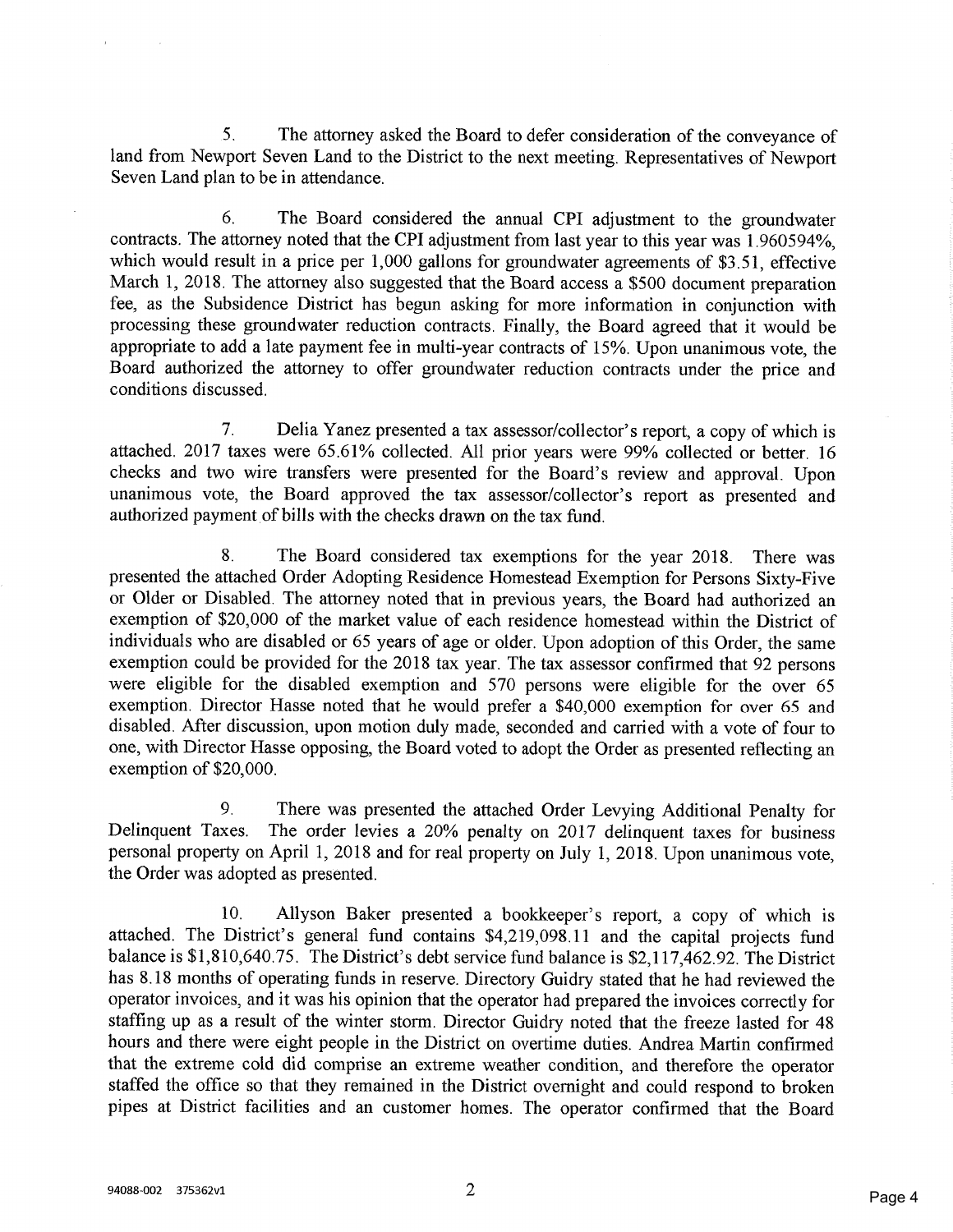President was contacted in advance and gave authorization to staff for the emergency. There was a discussion regarding whether the situation qualified for emergency staffing and whether it was appropriate for the President of the Board to make that determination. The attorney noted that when there are serious weather conditions, it is not always possible to have a full Board meeting to authorize the operator to act. In these circumstances, past practice has been for the operator to contact the Board President for authorization of the necessary actions. Director Hembree stated his opinion that the contract with the operator should be more specific about when emergency conditions are warranted and when hazard pay will be instituted. The Board may also wish to consider amendments to its emergency preparedness plan to make sure the procedures are clear about who is contacted and when hazard pay is instituted. Director Hasse asked for an item to be placed on next month's agenda to establish procedures for reacting to an emergency and instituting hazard pay. Upon unanimous vote, the Board approved the bookkeeper's report as presented and authorized payment of bills listed thereon.

11. Andrea Martin presented a report from Aggressive Waste regarding garbage collection and noted that there were no missed pick-ups. Two yellow tags were issued for non-compliant household trash. There were no yellow tags issued for heavy trash and there were no missed pick-ups.

12. The operator presented a proposed list of accounts recommended for write-ofF in the total amount of \$9,104.43. The Board discussed the accounts in some detail. Of the accounts that were over \$200, nine of them were owners and three were renters. This would appear to indicate that the renters' deposit was taking care of most of the issues with regard to those residents. In response to a question from the Board, the operator noted that she had pursued collection agencies in the past but they took at least one-half of the amount and it seldom resulted in significant collections. The Board suggested removal of three accounts from the list, as it appears those people may be able to be located. Upon unanimous vote, the Board approved the write-off list as revised.

13. Lori Aylett presented an attorney's report. She reported that Van Manor would like another groundwater reduction contract at price of \$9,672, and the Board approved the contract as presented. The attorney also presented a calendar of annual events.

The attorney next discussed the groundwater reduction and water supply contract with HCMUD 525. She noted that the payment of \$250,000 for capacity, the first of four, will soon be made by MUD 525. She then discussed the procedure for invoicing MUD 525 for water pursuant to the contract. She noted that there was an ambiguity in the contract because in Section 3.04 and in the exhibit, the contract states that the price is to be paid on a monthly basis during each billing month during the term of the agreement, and such billings are based upon the exhibit. However, in Section 3.01 of the agreement, Newport agrees to sell to MUD 525 water commencing on the interconnect date, which is defined as the date that the systems would be connected, which was anticipated to be January 1, 2018. Director Hembree stated his opinion that Newport should not begin billing for water used until MUD 525 makes the interconnect, which is now not anticipated for several months. The attorney noted that the course of dealing between the two parties during negotiations and during the exhibit preparation indicated that the contract would be paid on a take-or-pay basis beginning in January. The attorney recommended that the District begin invoicing MUD 525 in February for the amount reflected on the exhibit for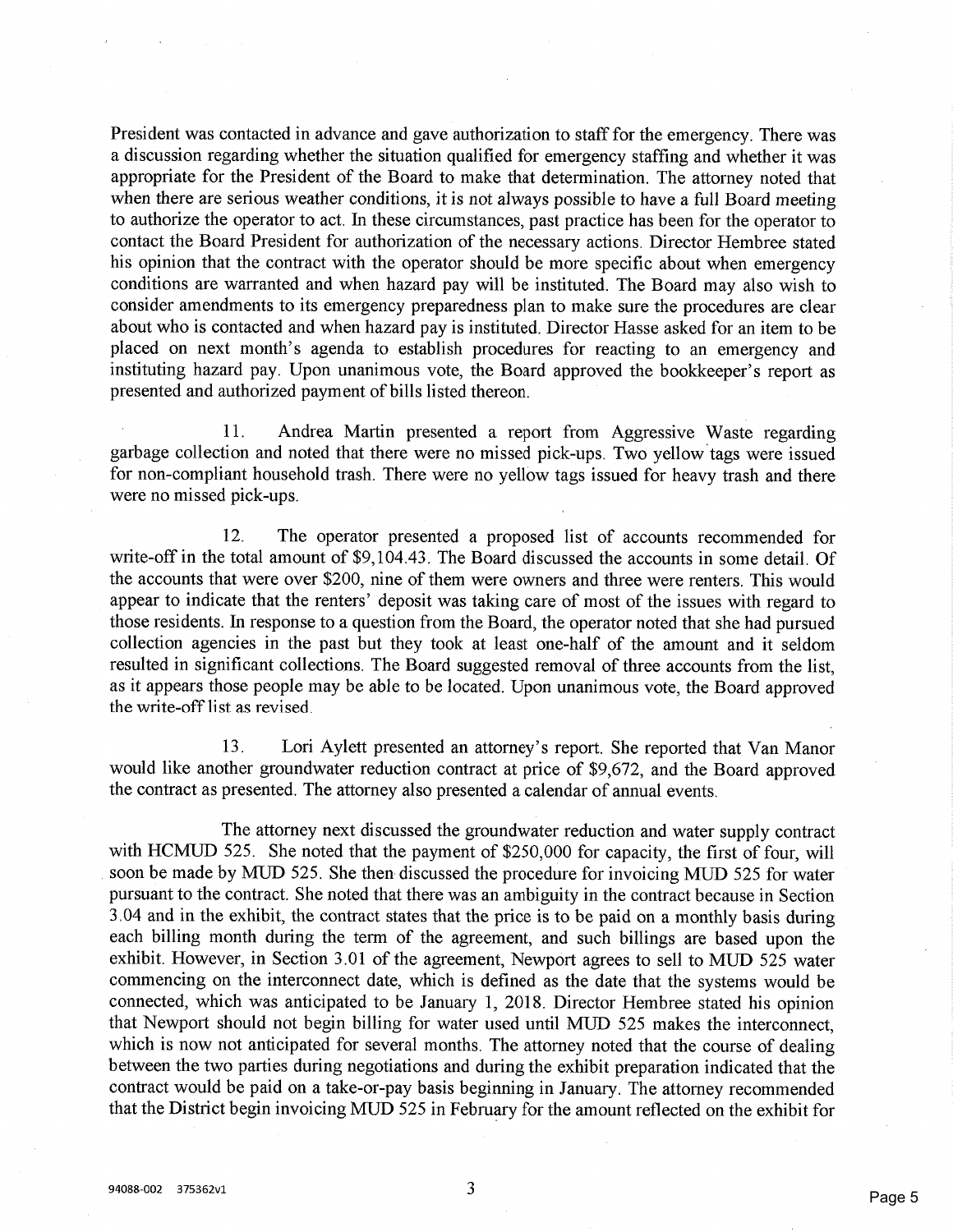January water projected to be used. There was considerable discussion regarding the matter. Director Hembree expressed disappointment in the law firm for recommending that a bill be sent before the connection to MUD 525 was made. After a full discussion, upon motion made by Director Guidry, seconded by Director Chasteen, the Board voted with a vote of three to two, with Directors Cox and Hembree opposing, to begin sending the invoices to MUD 525 for January water projections in accordance with the exhibit to the contract.

14. The Board briefly discussed the Union Detention Pond Maintenance Agreement. The attorney asked the Board to table consideration as she had not yet obtained final comments from all of the consultants. The Board concurred.

15. The Board discussed operations and engineering matters. The engineer requested and received authorization to advertise for bids for the water distribution system improvements to cross Gum Gully. The District will use 2016 bond proceeds to fund the project. The engineer reported that Well No. 1 has a strong sulfur odor, and he believes that corrosion is causing the issue. The engineer is going to clean and paint the tanks in an attempt to control the issue. The engineer issued a Notice to Proceed for the purchase of Generator No. 1. The bookkeeper completed a credit application, and proceeds from the general fund will be used to purchase the generator. By next month, the engineer and operator should complete the FEMA damage inventory.

16. The Board discussed acceptance of the Rochester detention pond. Rochester has indicated that the pond is ready to be conveyed, but the engineer and operator have not completed final inspections. The pond should be in acceptable condition for maintenance. This item will be deferred to the next agenda.

17. The Board discussed a temporary access authorization with CenterPoint Energy. CenterPoint would like to use the District's access road to its sewage treatment plant, along with the access road through Rampart property, for concrete trucks, boom trucks, bucket trucks and light crew pickup tmcks to repair power lines on their easement to the south of the sewer plant. The attorney has reviewed the draft of the agreement and the engineer added language to protect the District and to specify the type of repairs that will need to be made to the road so that it can be traveled upon by CenterPoint's personnel. Upon unanimous vote, the Board approved the access easement as presented.

18. The Board discussed the District website. Director Hasse noted that the District has several website addresses, including NewportMUD.org and NewportMUD.com. He noted that election materials for the defined area were still on the website. Director Cox noted that he had developed and maintained the website at no charge to the District. Director Hasse noted that he would like the Board to consider alternatives for having a website administered by an outside company. Director Guidry noted that he did not personally see the need for a website and people who wanted to know about District business could come an attend the Board meetings. Director Chasteen noted that the younger generation of District residents is using the internet, and that is how they obtain information. Director Cox stated that he had no objection to having someone else perform website maintenance. The attorney noted that there were Finns available who could do website maintenance at reasonable rates. Director Hasse asked that the item remain on the agenda for additional discussion.